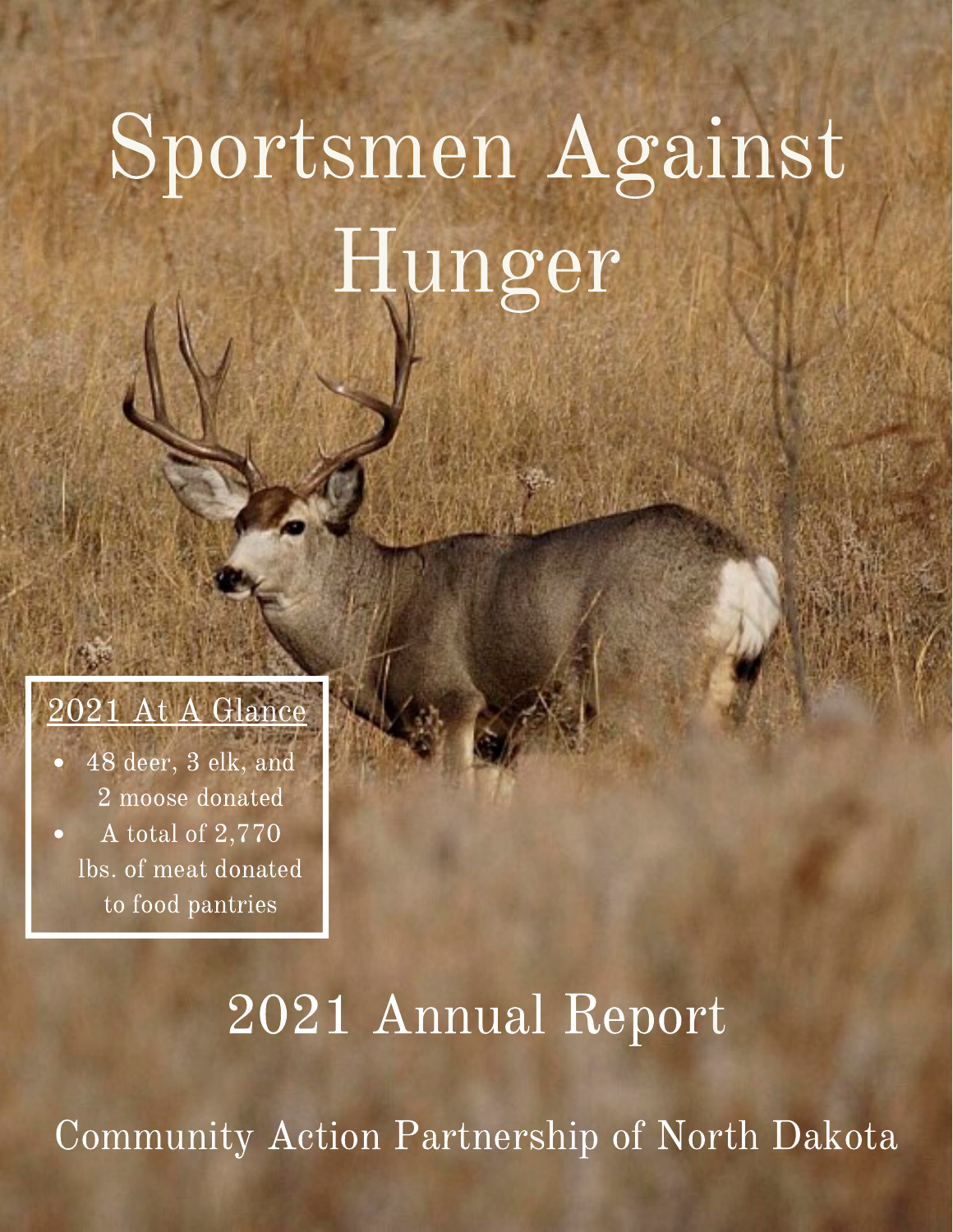## A NOTE FROM THE DIRECTOR

A huge thank you to all the hunters, processors, and other supporters for making the 2021 Sportsmen Against Hunger (SAH) season a great success. The program is made possible through local donations and a subsidy from NRA Hunters for the Hungry.

16 processors across ND partnered with Community Action Partnership of North Dakota who coordinates the SAH Program, to ensure that hunters who had extra venison or did not want to keep the meat, were able to donate their game to a local food shelf. The process is quite simple:

CAPND partners with local processors to receive wild game.



Processors then grind and package venison into one pound packages.

Volunteers deliver venison to area food pantry.



The Hope Center Pantry in Cando reports their customers are always in need of meat products and enjoy receiving the venison after hunting season. We estimate they received 150 pounds of venison this year. The pantry manager states her customers are always "grateful" for the meat.

In total, 48 deer, 3 elk and 2 moose were processed, and 2770 pounds of meat were donated to local food pantries. A special thank you to Randy's Backyard Smokehouse (Super Value) in Park River, Region 4 which processed the largest quantity with 11 deer totaling 550 lbs., one elk and one moose, total donation equivalent to 800 lbs.

We appreciate our collaboration and coordination with the ND Game and Fish Department and with the following Sportsmen's Clubs who help us to promote the SAH Program:

- ES Wildlife Club- Enderlin, Region 5
- RR Area Sportsmen- Great Bend, Region 5
- Stutsman County Wildlife, Streeter, Region 6

If you know of a processor in your region of the state who may be interested in partnering with us to fight hunger, please give us a name and contact information and we will reach out to them with the necessary information. We specifically need partners in Region 1 (Williston area) and Region 8 (Dickinson area).